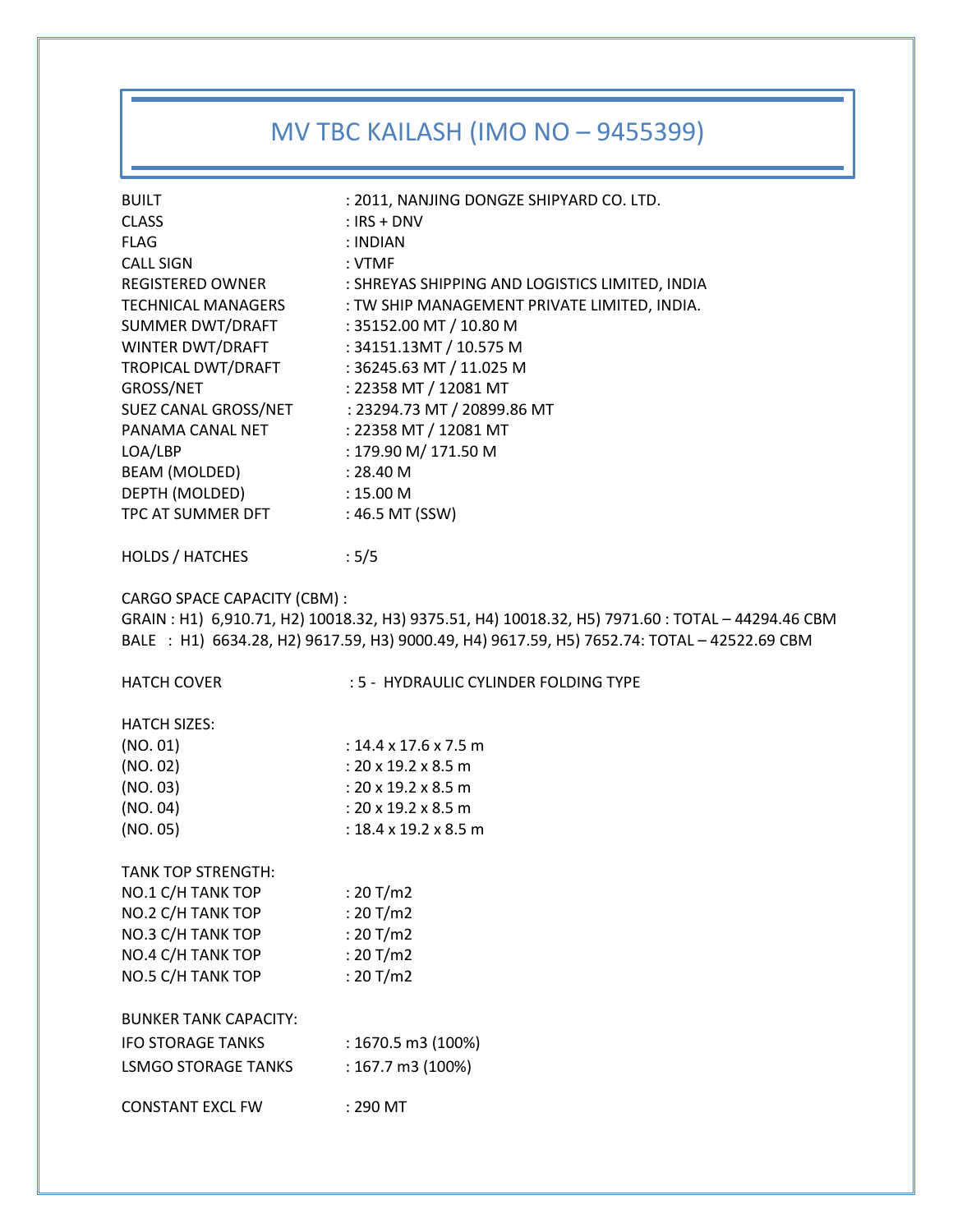### **SPEED / CONSUMPTION**

### **MAIN ENGINE DAILY CONSUMPTION – SEA SPEED**

BALLAST: ABOUT 14.0 KNOTS ON ABOUT ME - 22.6 MT IFO + 0.2 MT MDO LADEN: ABOUT 13 KNOTS ON ABOUT ME - 22.6 MT IFO + 0.2 MT MDO

## **MAIN ENGINE DAILY CONSUMPTION – ECONOMIC SPEED**

BALLAST: ABOUT 13 KNOTS ON ABOUT ME - 16.6 MT IFO + 0.2 MT MDO LADEN: ABOUT 12 KNOTS ON ABOUT ME - 16.6 MT IFO + 0.2 MT MDO

## **AUXILIARY ENGINES DAILY CONSUMPTION -**

AT SEA: ABOUT 3.4 MT IFO

FOR MAIN ENGINE BLOW-THROUGH AND CLEANING PURPOSES RESULTING IN AN EXTRA CONSUMPTION OF UP TO ABOUT 0.3 MT IFO PER DAY IN ADDITION TO MENTIONED ABOVE FOR VARIOUS PARAMETERS.

VESSEL USUALLY RUNS ONLY ONE (1) AUXILARY ENGINE "AT SEA", HOWEVER OCCASIONALLY TWO (2) AUXILARY ENGINES MAY BE REQUIRED TO BE RUN, DUE TO BALLAST EXCHANGE OR SUCH ACTIVITIES. FUEL CONSUMPTION MAY INCREASE DURING THIS PERIOD OF RUNNING TWO (2) AUXILARY ENGINES BY UP TO ABOUT 1.5 MT IFO PER DAY IN THE ABOVE STATED.

### **PORT/ANCHORAGE CONSUMPTION**

| <b>IDLE</b>    | : ABT 3.4 MT IFO (+ 0.2 MT MDO) |
|----------------|---------------------------------|
| <b>WORKING</b> | : ABT 5.7 MT IFO (+ 0.2 MT MDO) |

BUNKER SPECIFICATION:

IFO SPEC: RMG 380 CST ISO 8217:2010 UNTIL SUPERSEDED BY NEW STANDARDS. LSMGO SPEC: DMB/A 8217:2010 UNTIL SUPERSEDED BY NEW STANDARDS.

NOTE: VESSEL IS NOT SCRUBBER FITTED AND BURNS IFO WITH NOT MORE THAN 0.5% SULPHUR CONTENT – IN ACCORDANCE WITH NEW IMO CONVENTION 2020 ON MARINE FUEL SULPHUR CONTENT REQUIREMENT.

ABOVE SPEED AND CONSUMPTION FIGURES ARE BASIS SUMMER DRAFT, EVEN KEEL, NO DECK CARGO, VALID ONLY UNDER GOOD WEATHER CONDITIONS UPTO/INCL BEAUFORT SCALE 4 AND/OR DOUGLAS SEA STATES SCALE 3 AND SIGNIFICANT WAVE HEIGHT MAX 1.25M, WITH NO ADVERSE CURRENT/ NEGATIVE INFLUENCE OF SWELL IN DEEP WATER OF MIN 7 TIMES SHIP'S DRAFT, SEA TEMPERATURE OF MAX 28°C AND BASIS CLEAN/SMOOTH HULL AND PROPELLER.

VESSEL MANEUVERS WITH MAIN ENGINE + 2 AUXILIARY ENGINES RUNNING SIMULTANEOUSLY CONSUMING IFO 380 CST FUEL DURING ARRIVAL/DEPARTURE PORTS/ANCHORAGES AND SHIFTING BERTHS AS ALSO DURING PERIODS OF RESTRICTED VISIBILITY AND NARROW/SHALLOW WATERWAYS/RIVERS ETC. AND ANY OTHER EMERGENCIES; PURELY AT THE DISCRETION OF THE MASTER. FURTHER, VESSEL RESERVES THE RIGHT TO USE LSMGO FOR MAIN ENGINE AND GENERATOR ENGINES DURING SUCH MANEUVERS.

SEABUOY TO SEABUOY ON VOYAGES LESS THAN 48 HRS AND 24 HRS AFTER COSP/PRIOR EOSP ALWAYS EXCLUDING.